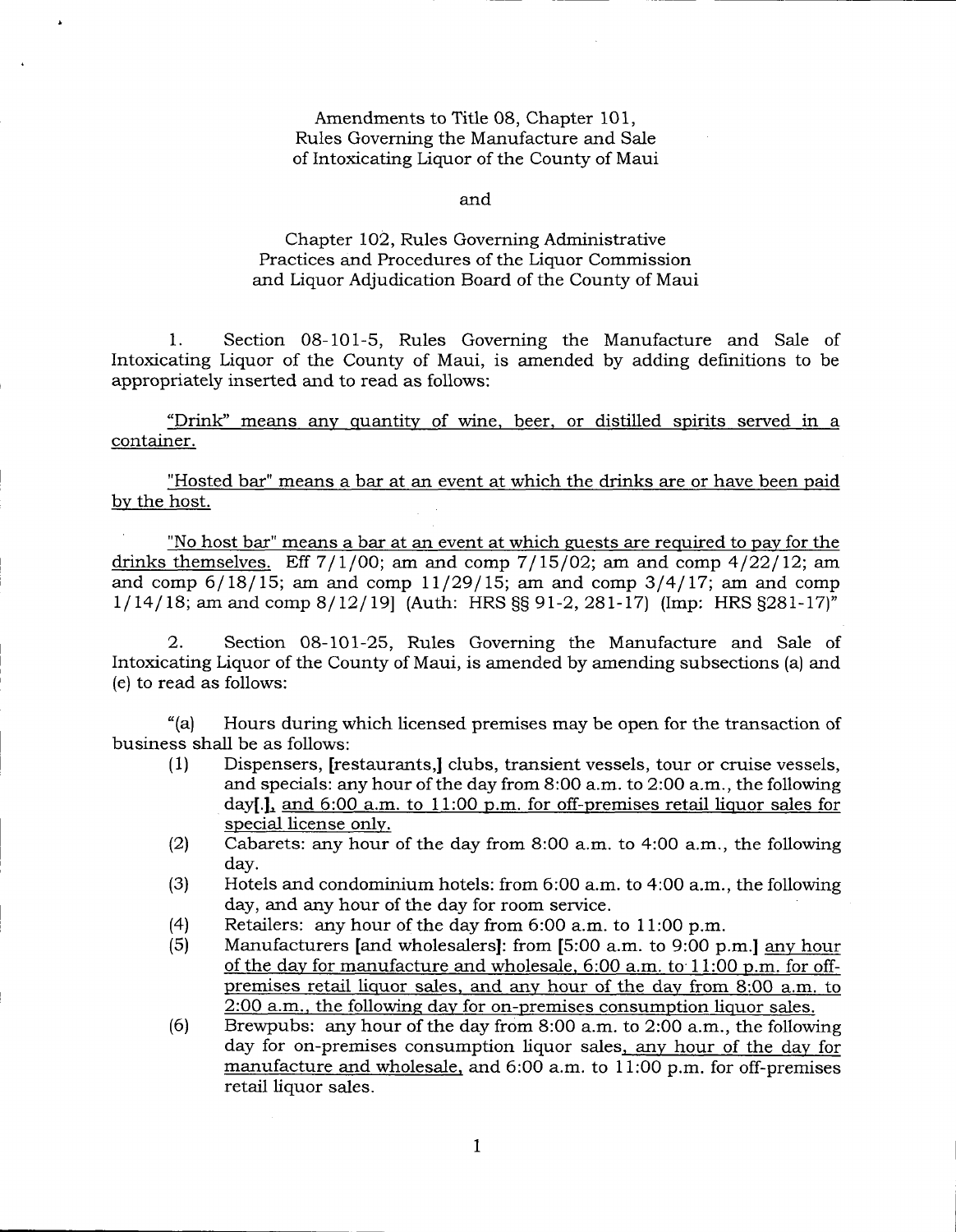- (7) Small craft producer pubs: any hour of the day from 8:00 a.m. to 2:00 a.m., the following day for on-premises consumption liquor sales, any hour of the day for manufacture and wholesale, and 6:OO a.m. to 11:OO p.m. for off-premises retail liquor sales.
- (8) Caterers: any hour of the day from 6:00 a.m. to 2:00 a.m., the following day.
- (9) Wineries: any hour of the day for manufacture and wholesale, and from 6:OO a.m. to 11:00 p.m. for off-premises retail sales and on premises wine
- $(10)$  Restaurants: any hour of the day from 8:00 a.m. to 2:00 a.m., the following day for on-premises consumption liquor sales, and 6:00 a.m. to 11:00 p.m. for off-premises retail sales. pursuant to Section 281-31(c). Hawaii Revised Statutes.<br>(11) Wholesalers: any hour of the day. [Eff  $7/1/00$ ; am and comp  $6/18/15$ ;
- am and comp  $3/4/17$ ; am and comp  $7/29/17$ ; am and comp  $1/14/18$ ; am and comp 8/12/19] (Auth: HRS §§ 91-2, 281-17) (Imp: HRS §281- $17$ "

(e) Licensee may operate or be open for business for other than the sale, service, or consumption of liquor prior to or beyond the hours prescribed by the commission [, upon submitting an application and obtaining prior approval from the commission.l. provided an "emplovee approved by the Director" shall be within and in active charge of the premises at all times. [Eff  $7/1/00$ ; am and comp  $6/18/15$ ; am and comp  $3/4/17$ ; am and comp  $7/29/17$ ; am and comp  $1/14/18$ ; am and comp  $8/12/19$ (Auth: HRS SS 9I-2,28I-I7) (Imp: HRS S28I-I71"

3. Section 08-101-30, Rules Governing the Manufacture and Sale of Intoxicating Liquor of the County of Maui, is amended by amending subsections (a) and (h) to read as follows:

"(a) Applications for liquor licenses, renewals, transfers, management agreement, solicitor's permit, or change of partner(s) in a partnership, limited liability partnership, member, manager, organizer or any person of a limited liability company, or officer(s), director(s), and stockholder(s) owning or controlling twenty-five percent or more of the outstanding stock or ownership of a corporation, thereof, and all notices of public hearing sent, and affidavits filed by applicants in connection with and part of such applications, shall be in the respective original forms and accompanied by the following necessary documentation and any other original forms or documents which may be prescribed from time to time by the commission, which shall be considered as part of the application.

- 
- (1) [Department of health clearance;<br>(2)] State [and federal] tax [clearances] clearance or that the applicant has entered into and is complying with an installment plan agreement with the department of taxation for the payment of delinquent taxes in installments;
- $[(3)](2)$  Floor plans (not construction plans) drawn to scale;
- $[(4)]$ (3) Tax map (drawn to scale) and list of all tax map key numbers, names and addresses of property owners, and lessees and owners of record of shares in a cooperative apartment situated within a radius of five hundred feet of the proposed premises;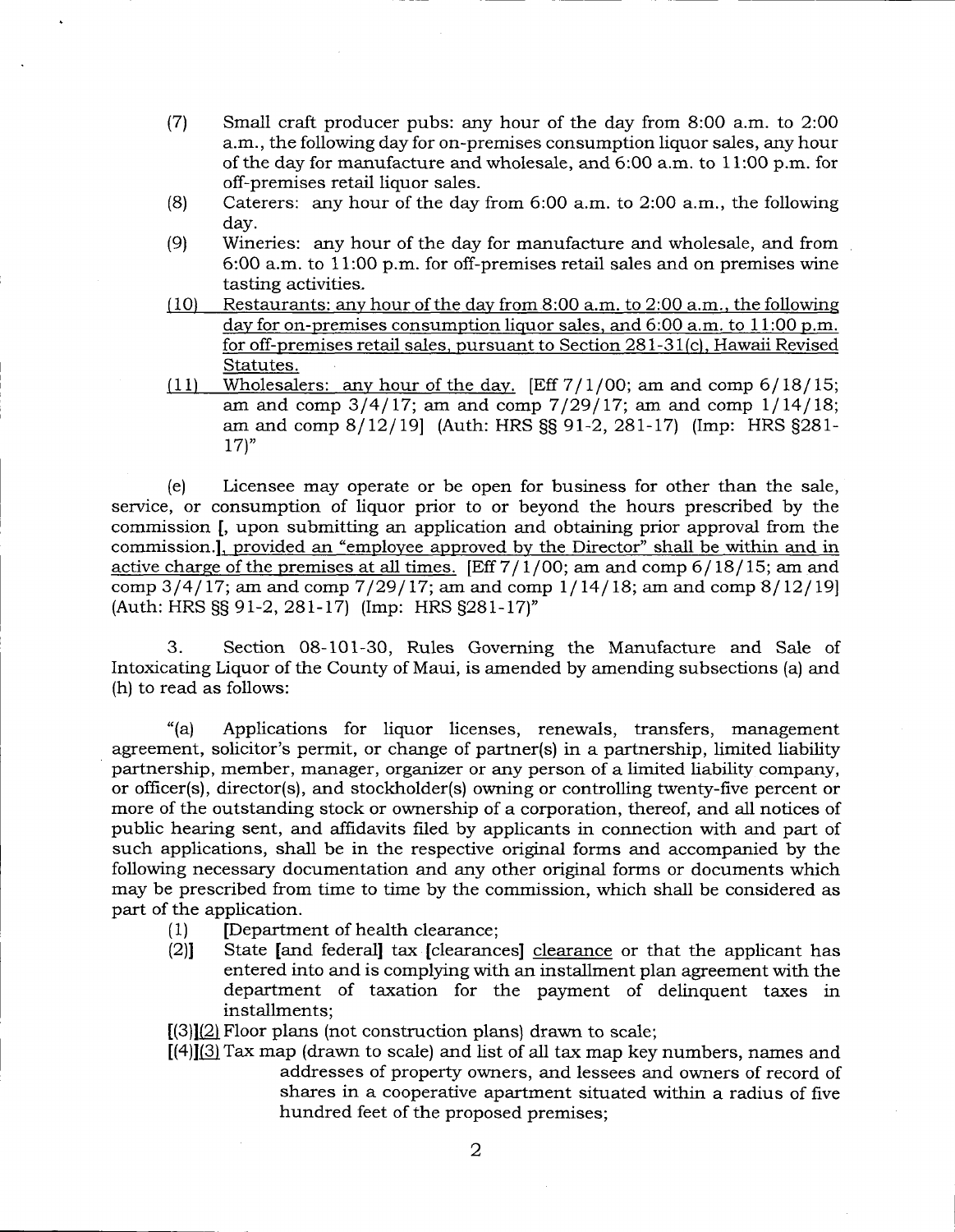$[(5)](4)$  Personal history statement;

- $[(6)](5)$  Verification of any corporation, partnership, association, limited liability company, limited liability partnership, or any other entity;
- [(7)]16lAffidavit of mailing of notices of public hearing and certificate of mailing as verified by the United States Postal Service;
- $[(8)](7)$  Transferor's gross sales report;
- $[(9)]\underline{(8)}$  Transferor's endorsement of transfer;<br> $[(10)]\underline{(9)}$  Executed copy of agreement of
- Executed copy of agreement of sale, lease, rental agreement, which states that the premises and its operation must be under the licensee's exclusive control at all times;
- Additional fee assessment agreement;  $[(11)](10)$
- Coast guard documentation;  $[(12)](11)$
- Zoning clearance;  $[(13)](12)$
- Building permit;  $[(14)](13)$
- Criminal history record check;  $[(15)](14)$
- Stockholder's list:  $[(16)](15)$
- Certificate of occupancy, miscellaneous inspection report, and clearance from the department of fire control (miscellaneous inspection report and clearance from the department of fire control shall indicate that all governmental regulations and administrative rules have been complied with); and  $[(17)](16)$
- $(18)$  Guaranty or bond; and
- $(19)$ ] $(17)$ Copy of a federal or State governmental picture identification and social security card for each person. [Eff  $7/1/00$ ; am and comp  $7/15/02$ ; am and comp  $4/22/12$ ; am and comp  $6/18/15$ ; am and comp  $11/29/15$ ; am and comp  $3/4/17$ ; am and comp  $1/14/18$ ; am and comp  $12/30/18$ ; am and comp  $8/12/19$  (Auth: HRS SS 91-2, 281-17) (Imp: HRS §281-17)"

(h) A change of location application is subject to all requirements and hearings as a new application for a license[.]. provided the Director mav approve a chanee of location within the County without hearine upon the filine of the application for chanqe of location and anv required documents for a Class 9 tour or cruise vessel license and for a Class 8. transient vessel license. The liquor license for the existing premises shall become void upon the issuance of the license for the new location. Licensee shall meet all requirements as a new license, pay the prorated license fee, and if applicable, file a gross sales report on all liquor sold under the original license and pay the assessment fee prior to the issuance of the license. A11 records of the original license shall be part of the licensee's change of location application and record. [Eff  $7/1/00$ ; am and comp  $7/15/02$ ; am and comp  $4/22/12$ ; am and comp  $6/18/15$ ; am and comp  $11/29/15$ ; am and comp  $3/4/17$ ; am and comp  $1/14/18$ ; am and comp  $12/30/18$ ; am and comp  $8/12/19$  (Auth: HRS SS 91-2, 281-17) (Imp: HRS S281-17)<sup>"</sup>

4. Section 08-101-31, Rules Governing the Manufacture and Sale of Intoxicating Liquor of the County of Maui, is amended to read as follows:

'S08-101-31 No license issued. when. No license shall be issued:

(1) To any minor or to any person who has been convicted of a felony and not pardoned, or to any other person not deemed by the commission to be a fit and proper person to have a iicense; provided that the commission may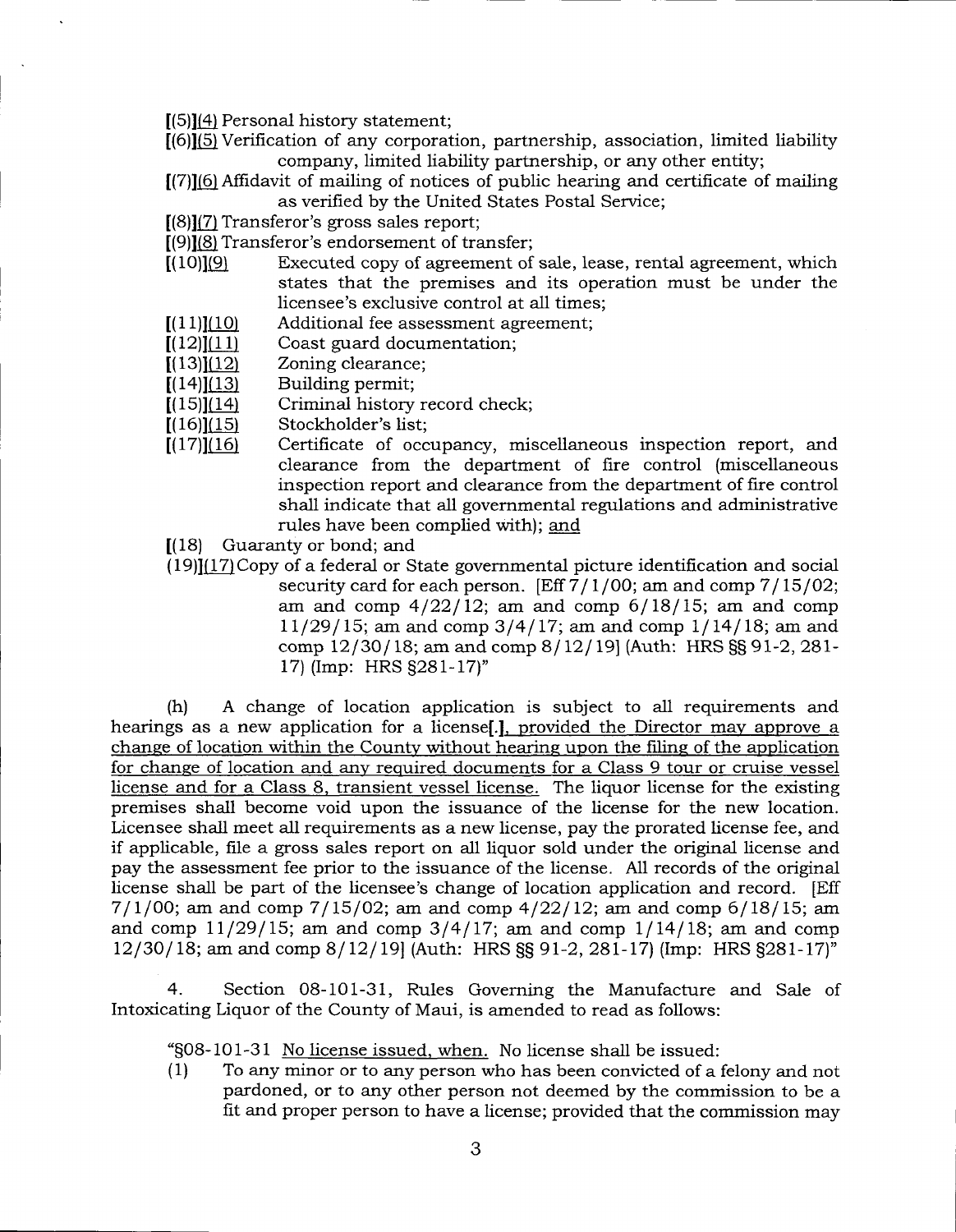grant a license under the rules of the commission to a partnership, trust, association, limited liability partnership, limited liability company, corporation, or any other person, that has been convicted of a felony where the commission finds that the partner, member, manager, organizer, or any person of a limited liability partnership, limited liability company or orgarization's officers, directors, and any person owning or controlling twenty-five percent or more of the outstanding stock are fit and proper persons to have a license;

- $(2)$ To any partner in a partnership, or a corporation, trust or association, the officers, directors, or any other person of which, or any of them, would be disqualified under subsection (1) from obtaining the license individually, or any person of which, owning or controlling twenty-five percent or more of the outstanding capital stock, or any other person, would be disqualified under such subsection (1) from obtaining the license individually; provided that for publicly-traded companies or entities ultimately solely owned by a publicly-traded company, only the officers and directors designated as primary decision-makers shall be considered to determine disqualification under paragraph (1);
- To any applicant for a license, or a renewal of a license, or in the case of a transfer of a license, where both the transferor and the transferee, failed to present to the issuing agency a tax clearance certificate from the department of taxation[,] showing that the applicant or the transferor and transferee do not owe the State government any delinquent taxes, penalties, or interest; or that the applicant, or in the case of a transfer of a license, the transferor or transferee, has entered into an installment plan agreement with the department of taxation for the payment of delinquent taxes in installments and that the applicant is or the transferor or transferee is, in the case of a transfer of a license, complying with the installment plan agreement[;l or when the applicant or the transferor or transferee, in the case of a transfer of a license, is validly challenging a tax assessment. penaltv. or other proceedinq that prevents the issuance of a simed certificate from the state tax agencv. the commission shall issue a license that is valid for the period of time necessarv to resolve the challenge; (3)
- To any applicant who has a partner in the partnership, limited liability partnership, member, manager, agent, organizer, or any person owning or controlling twenty-five percent or more of a limited liability company, or any officer, director or any person owning or controlling twenty-five percent or more of the outstanding stock of any corporation, trust, or association, or any other person, who has had any liquor license revoked less than two years previous to the date of the application for any like or other license under the rules of the commission; (4)
- To any person owning or controlling twenty-five percent or more of the outstanding stock of the corporation, trust, or association of a licensee, who is currently delinquent in filing the gross liquor sales report of any license that was issued, or currently owing any fees or monies due to the department, or both. "Any fees or monies" shall include but not be limited to license fees, publication fees, and any assessment of a penalty imposed by the department, commission, or board. Any licensee, who has any person, or person owning or controlling twenty-five percent or more of the (s)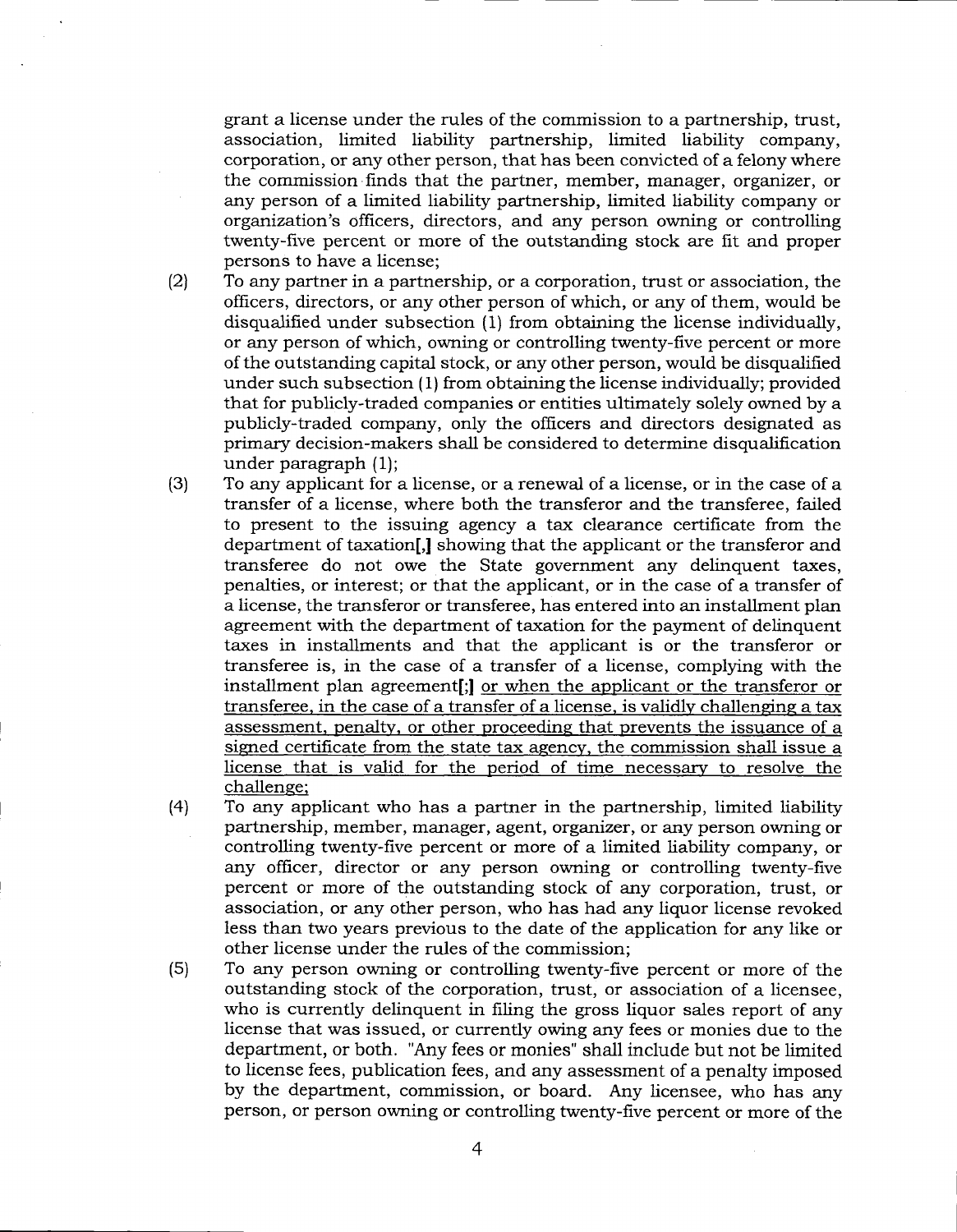outstanding stock of a corporation, trust, or association of a licensee, who is delinquent in filing the gross liquor sales report of any other license that was issued, or currently owing any fees or monies to the department, shall not exercise its license until the gross sales report is filed and percentage fee paid;

- (6) To a limited liability company, the members, managers, organizers, or any person, of which or any of them, would be disqualified under subsection (1) from obtaining the license individually, would be disqualified under that paragraph from obtaining the license individually;
- (7) To a limited liabiliff company, partnership, limited liability partnership, or corporation, that may consist of a limited liability company, partnership, limited liability partnership, corporation, or any other person or any combination thereof, the members, managers, organizers, partners, officers, directors, or any person thereof, of which any of them would be disqualified under subsection (1) from obtaining the license individually, or a person owning or controlling twenty-five percent or more of the outstanding stock of such corporation would be disqualified under that paragraph from obtaining the license individually; or
- (8) To an applicant for a class 2, class 4 except for convenience minimarts, class 5, class 6, class 11, class 12, class 13, class 14, class 15, or class 18 license, unless the applicant for issuance of a license or renewal of a license, both the transferor and the transferee, present to the issuing agency proof of liquor tiability insurance coverage in an amount of  $$1,000,000$ . [Eff  $7/1/00$ ; am and comp  $7/15/02$ ; am and comp  $4/22/12$ ; am and comp  $6/18/15$ ; am and comp  $3/4/17$ ; am and comp  $12/30/18$ ; am and comp 8/12/19| (Auth: HRS §§ 91-2, 281-17) (Imp: HRS §281- $17$ <sup>"</sup>

5. Section 08-101-33, Rules Governing the Manufacture and Sale of Intoxicating Liquor of the County of Maui, is amended by amending subsection (f) to read as follows:

"(fl In no case shall any application for renewal of a liquor license be accepted unless it includes the completed application, basic fee payment, State [and Federal] tax [clearances,] clearance and all other required documents. [Eff  $7/1/00$ ; am and comp  $7/15/02$ ; am and comp  $4/22/12$ ; am and comp  $6/18/15$ ; am and comp  $3/4/17$ ; am and comp  $1/14/18$ ; am and comp  $12/30/18$ ; am and comp  $8/12/19$  (Auth: HRS §§ 91-2, 281-17) (Imp: HRS §281-17)"

6. Section 08-101-35, Rules Governing the Manufacture and Sale of Intoxicating Liquor of the County of Maui, is amended by adding a new subsection to be appropriately designated and to read as foliows:

"(d) If a licensee closes out of the business for which the license is held, during the term for which the license was issued, the licensee shall within five days from the date of closing the same, give commission notice thereof and surrender the licensee's license for cancellation. unless the licensee obtains prior approval from the commission to place its license with the commission for safekeeping. For the purposes of this subsection. "safekeepinq" means the holdinq of a liquor license at the commission office while the licensee is not operating or expired. [Eff  $7/1/00$ ; am and comp  $7/15/02$ ; am

5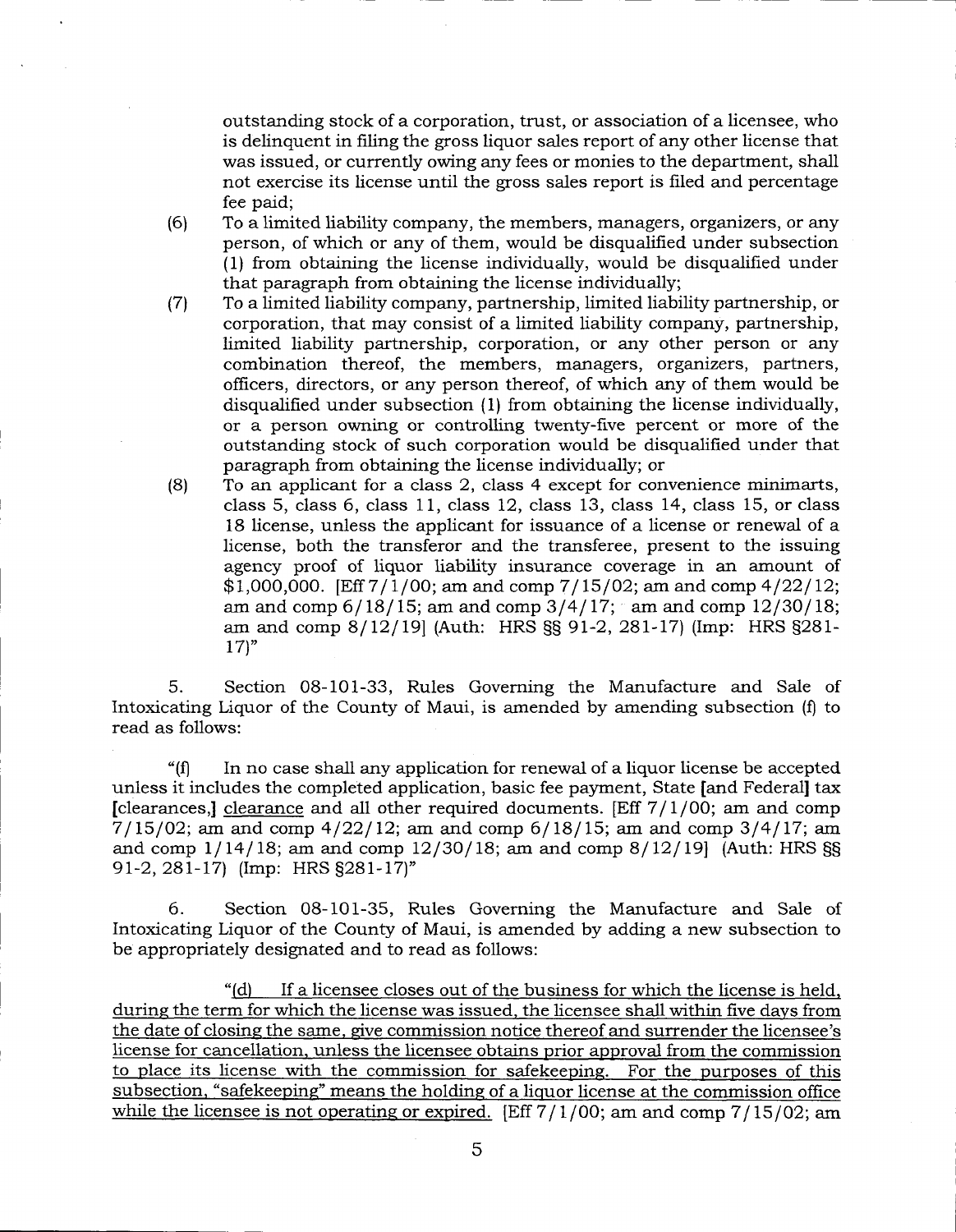and comp  $4/22/12$ ; am and comp  $8/12/19$  (Auth: HRS  $\S$ § 91-2, 281-17) (Imp: HRS s281- 17)"

7. Section 08-101-50, Rules Governing the Manufacture and Sale of Intoxicating Liquor of the County of Maui, is amended by amending subsections (b) and (d) to read as foliows:

"(b) Basic fee. This fee shall be paid in advance not later than each June 15th, prior to the fiscal year for which the license is issued. The fee paid for a license issued on any other date shall be reckoned proportionally from the first day of the month in which the business is commenced to the expiration date or to the next payment due date.

|      | Class                     | Kind       |                   | <b>Basic Fee</b> |
|------|---------------------------|------------|-------------------|------------------|
| (1)  | Manufacturers             | (A)        | Beer              | \$<br>600        |
|      | <i>(including</i>         | (B)        | Wine              | 600              |
|      | rectifiers)               | (C)        | Wine manufactured |                  |
|      |                           |            | from fruits grown |                  |
|      |                           |            | in the State      | 300              |
|      |                           | (D)        | Alcohol           | 200              |
|      |                           | (E)        | Other liquors     | 640              |
| (2)  | Restaurant                | (A)        | General           | 600              |
|      |                           | (B)        | Beer and Wine     | 300              |
|      |                           | (C)        | Beer              | 150              |
| (3)  | Wholesale                 | (A)        | General           | 2,400            |
|      |                           | (B)        | Beer and Wine     | 1,800            |
|      |                           | (C)        | Alcohol           | 200              |
| (4)  | Retail                    | (A)        | General           | 560              |
|      |                           | (B)        | Beer and Wine     | 260              |
|      |                           | (C)        | Alcohol           | 200              |
| (5)  | Dispenser                 | (A)        | General           | 600              |
|      |                           | (B)        | Beer and Wine     | 300              |
|      |                           | (C)        | Beer              | 150              |
| (6)  | Club                      |            |                   | 320              |
| (8)  | Transient Vessel, per day |            |                   | 25               |
|      | Monthly                   |            |                   | 100              |
|      | Yearly                    |            |                   | 1,200            |
| (9)  | Tour or Cruise Vessel     |            |                   | 300              |
| (10) | Special, per day          |            | (A) General       | 25               |
|      |                           |            | (B) Beer and Wine | 15               |
|      |                           | $(C)$ Beer |                   | 10               |
|      | <u>Fundraising event</u>  |            |                   | $\mathbf 0$      |
| (11) | Cabaret                   |            |                   | 1,200            |
| (12) | Hotel                     |            |                   | 1,200            |
| (13) | Caterer                   |            |                   | 600              |
| (14) | Brewpub                   |            |                   | 1,000            |
| (15) | Condominium Hotel         |            |                   | 1,200            |
| (16) | Winery                    |            |                   | 1,000            |
| (18) | Small craft producer pub  |            |                   | 1,000            |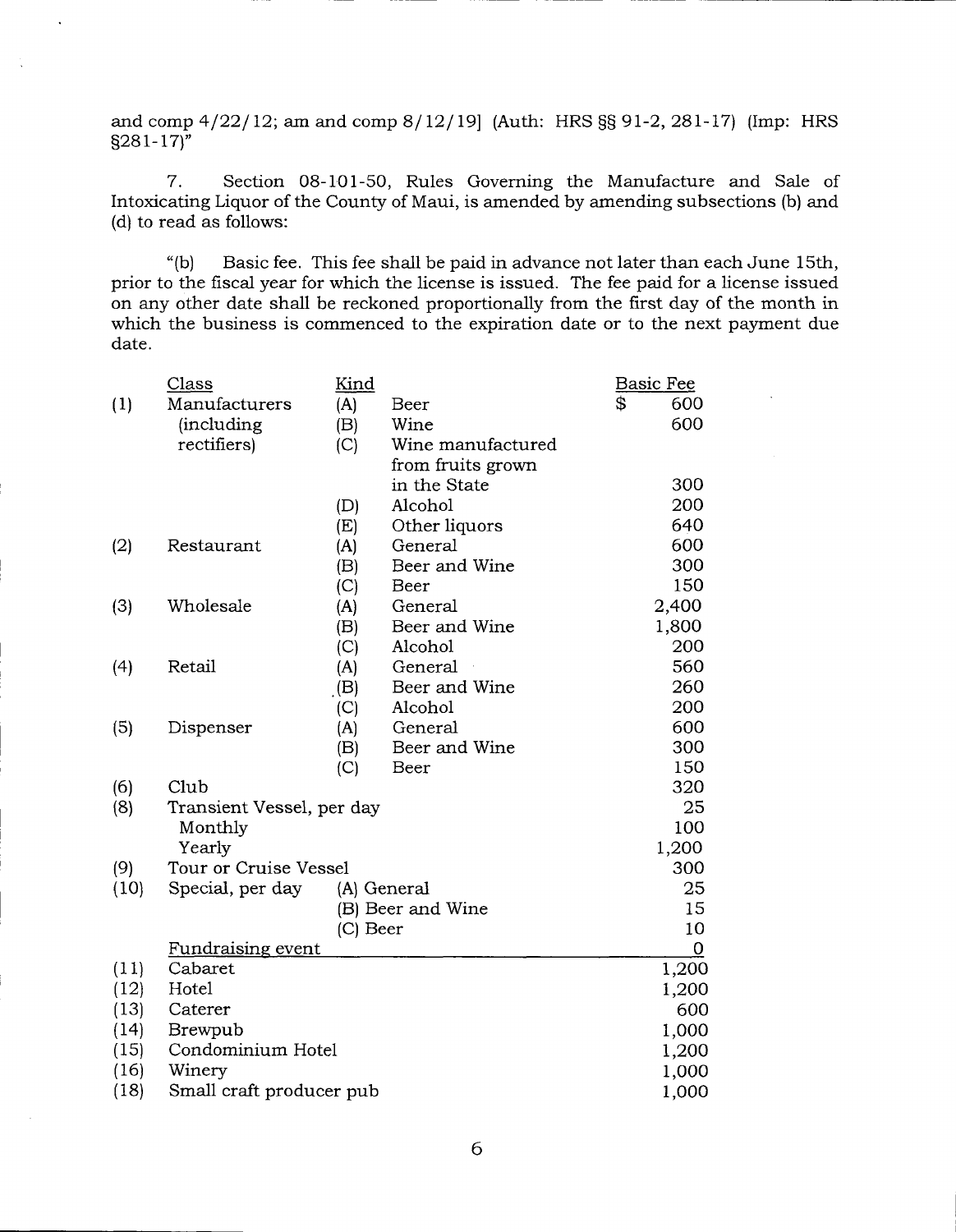$[Eff 7/1/00;$  am and comp  $7/15/02$ ; am and comp  $6/18/15$ ; am and comp  $9/3/16$ ; am and comp  $3/4/17$ ; am and comp  $1/14/18$ ; am and comp  $8/12/19$  (Auth: HRS SS91-2, 28I-I7) (Imp: HRS S28I-I7)"

- (d) Percentage fee.
- (1) Licensees in classes  $2(A)$ ,  $(B)$  and  $(C)$ ,  $4(A)$  and  $(B)$ ,  $5(A)$ ,  $(B)$  and  $(C)$ ,  $6, 9$ , 11, 12, 13,  $[14, 15, 16, 18]$  and temporary license, as defined in subsection (b) of this section, shall be subject to the basic fee plus a percentage fee. Licensees in class 1 (other than a class I manufacturer, whose wine is manufactured from fruits grown in the State), and ciass 3, class 14, class 16 and class 18, as defined in subsection (b) of this section, shall be subject to basic fee plus the percentage fee of retail (on premises and or off premises) liquor sales to any person for private use and consumption. Licensees in class 9, as defined in subsection (b) of this section, shall be subject to basic fee plus percentage fee of four times the total amount of liquor purchased from class 1 manufacturers' licensee, class 3 wholesale dealers' licensee, class 14 brewpub licensee, class 16 winery licensee, and class 18 small craft producer pub licensee. Licensee shall report the retail value of any complimentary drinks or donated liquor, or both, in their annual gross sales report.
- The percentage fee for each current fiscal year shall be based upon the following formula, which shall establish the percentage to be applied to the gross sales or four times the total amount of liquor purchased of each licensee: (2)

$$
\overline{EE - BF - C}
$$

EGS = Percentage EE = Estimated Expenditures (current frscal

- year)
- $BF = Basic Fees (current fiscal year)$
- $=$  Carryover (prior fiscal year) (Carryover in excess of twenty per cent as provided in section28L-17.5, HRS)

EGS = Estimated Gross Sales (prior fiscal year)

(3) Licensees in the above-mentioned classes shall file with the director on a form prescribed by the commission a report showing true and accurate gross sales of liquor and any other pertinent record or records requested therein. The form shall be furnished by the director and shall be completed, fiied at, and accepted by the department not later than 4:30 p.m. on July 31 after the date of expiration of such licenses, and at such other times or intervals as the director may require. If the 31<sup>st</sup> of July falls on Saturday, Sunday, or legal County of Maui holiday, the last day for the filing of the gross liquor sales report shall be 4:30 p.m. on the first County of Maui working day following. The gross sales of liquor report shall be on the original form(s) and contain the original signature; duplicates or copies shall not be accepted.

The director may reject, refuse to accept, or return any gross iiquor sales report that is inaccurate, incomplete, illegible, or does not meet any requirement(s) of or not in compliance with any rule of the commission or chapter 281, HRS.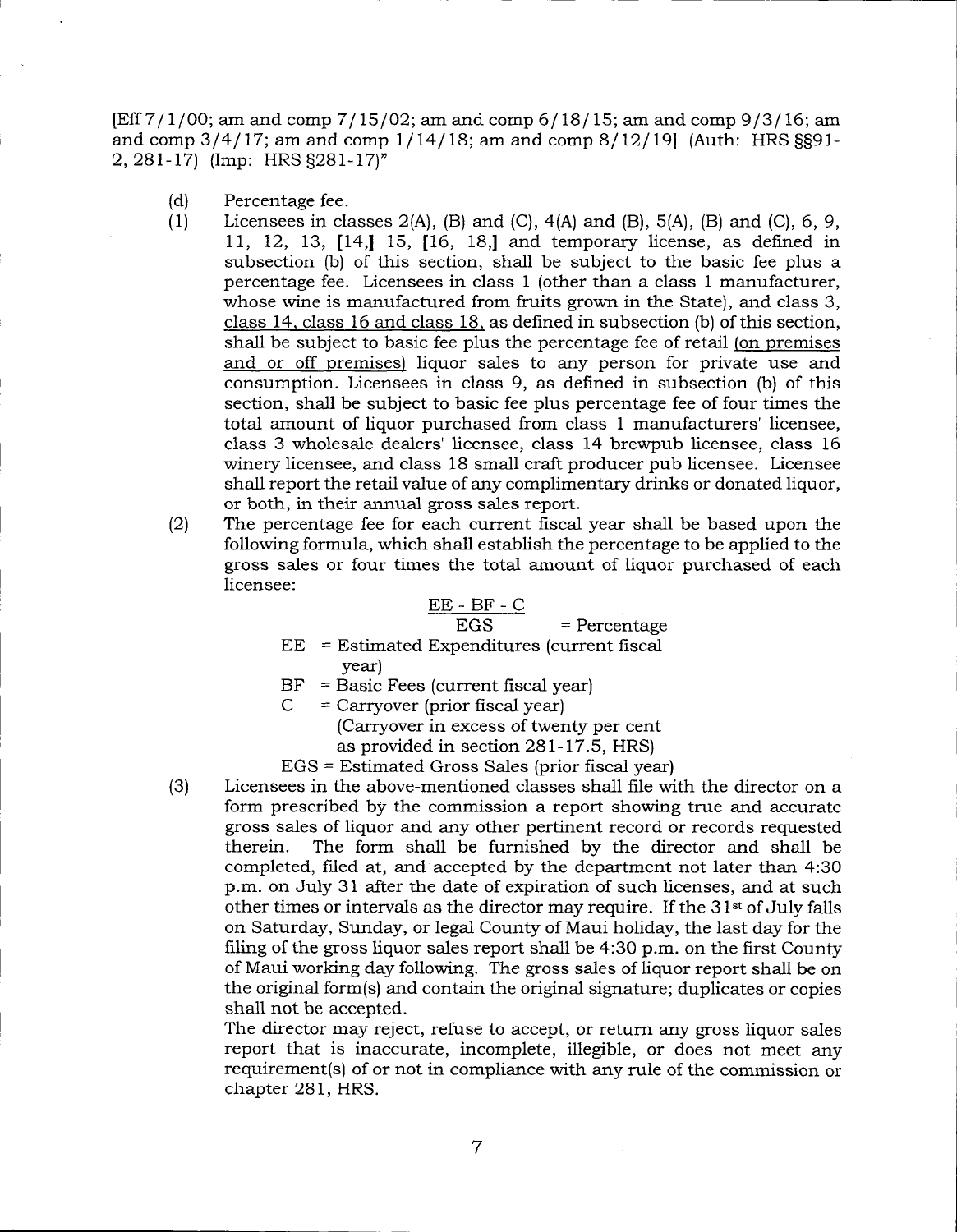- (41 , After a tally of all total gross liquor sales filed by the due date by the licensees, the percentage fee due and payable shall be assessed each licensee and shall be paid within thirty-one calendar days of receipt of said assessment.
- (5) In case of transfer of such licenses, the report shall be filed and paid by the transferor immediately after approval by the commission and before the actual transfer of the license and the business of the licenseetransferor. The percentage fee based on the current applicable percentage fee shall be paid prior to the issuance of the license.
- (6) Any licensee who fails to file the report or fails to pay the percentage fee due on or before the due date shail not exercise his license after the due date and until said report has been filed or percentage fee paid, or both.
- (7) Where licenses are revoked, expired, or canceled, or the licensee closes out the business for which the license is held, the report shall be filed and the percentage fee due paid within five calendar days of the revocation, expiration, cancellation or closing out the business. The percentage fee due shall be based on the current applicable percentage.
- (8) Any licensee who fails to pay the percentage fee by the due date shall be assessed a late charge of five percent per month on the balance due until such fees are paid in full. The five percent late charge shall be a flat fee (not be prorated) that wili be charged for any portion of the month payment is due.
- (9) Any licensee who faiis to pay the percentage fee within ninety days of the due date, shall be notified and scheduled for hearing. Upon satisfactory proof of such prohibited activity, the license shall be revoked.
- (i0) No licensee shall fail to accurately report revenues from gross liquor sales or to properly complete the gross liquor sales report. It shall be the licensee's responsibility to maintain complete and accurate records in order to properly complete and submit the gross liquor sales report pursuant to the rules of the commission. Records shall be maintained for a period of four years.
- $(11)$  All licensees shall have available for inspection within the County, books or records, or both, showing all income, purchases, and expenses of their liquor license business. These books and records, including but not limited to daily sales records, price lists, employee time sheets, and invoices, shall be made available for inspection or auditing, or both, by the department, through its auditor(s) or otherwise, at any time upon demand and shall be preserved for a period of four years, except that the commission may, in its discretion, consent to destruction of such books and records within such period or may require that they be kept longer. Licensee or its employees shall record the sale of liquor at the time of the transaction on its daily sales records.
- $(12)$  Any licensee who fails to pay any fee due on or before the due date or when any check, money order, or the like that is utilized by the licensee for payment of such fee is returned by any financial institution for nonpayment due to insufficient funds or for any other reason, shall not exercise the license until said fee and any related service charges are paid in cash, certified check, or money order, and such payment is duiy processed by the department.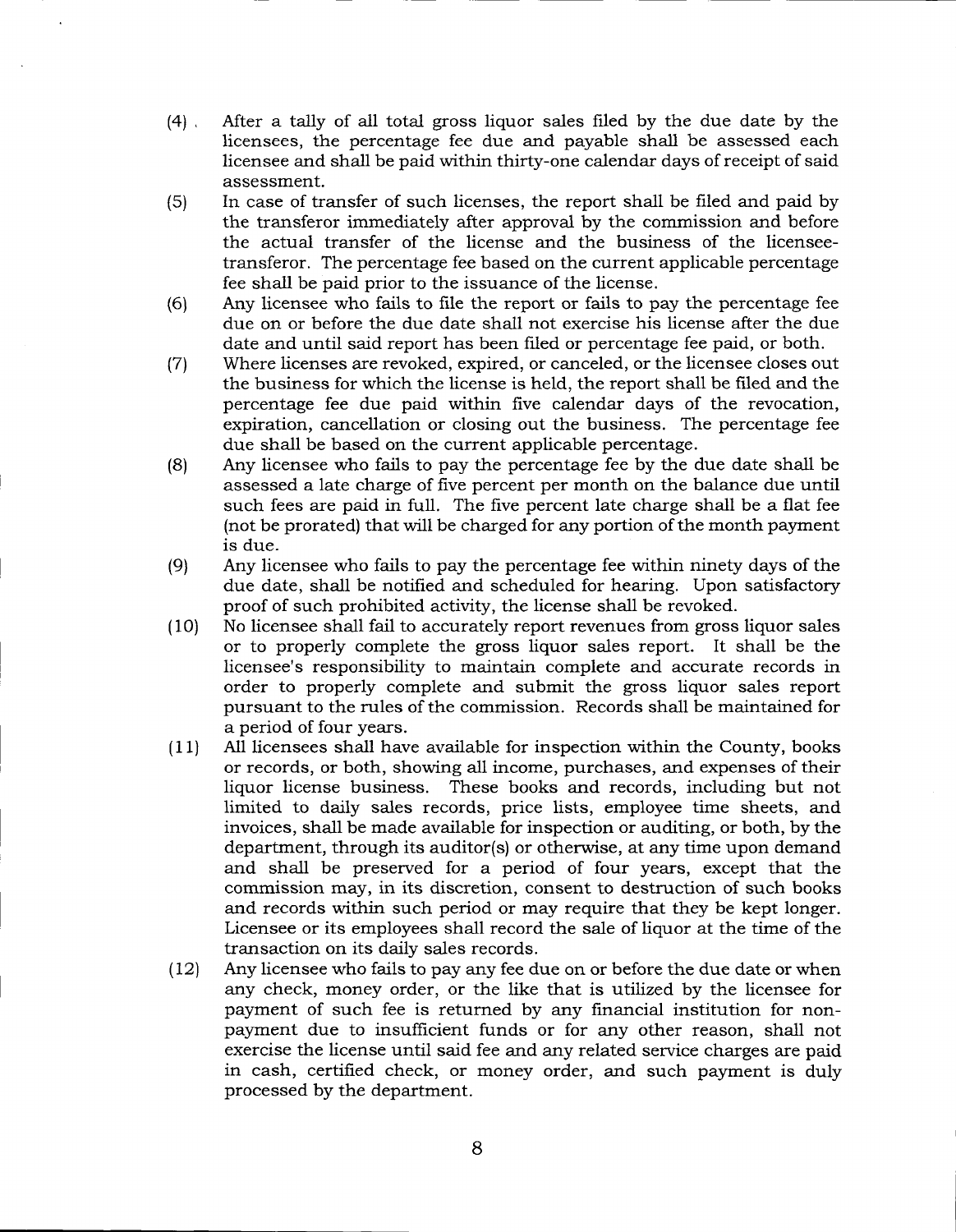(13) Any licensee who failed to fiie the gross sales of liquor report by the due date, shall be assessed the percentage fee equal to the highest percentage fee due and payable by the licensee of the same class or the highest percentage fee due and payable by any licensee if there is no licensee in the same class. [Eff  $7/1/00$ ; am and comp  $7/15/02$ ; am and comp  $6/18/15$ ; am and comp  $9/3/16$ ; am and comp  $3/4/17$ ; am and comp  $1/14/18$ ; am and comp  $8/12/19$  (Auth: HRS SS91-2, 281-17) (Imp: HRS S281-17)"

8. Section 08-101-52, Rules Governing the Manufacture and Sale of Intoxicating Liquor of the County of Maui, is amended to read as follows:

"S08-101-52 fGuaranty. (a) The applicant or licensee shall post a bond that is approved by and filed with the department. The bond shall be not less than \$5,000 or 1.5 times the total license fees paid in the current fiscal year or for any licensee that operated less than one full fiscal year, 1.5 times the prorated amount as determined by the department to reflect the basic fee and percentage fee of a year of operation, whichever is greater, shall be irrevocable and subject to the following conditions and any other conditions and restrictions set forth by the department.

- (1) The bond cannot be canceled or terminated without written permission from the department. The bond company shall pay the total sum forthwith to the department whenever there is any attempt to cancel or terminate the bond without the expressed written consent of the department, or the failure to submit payment for renewal by the due date for renewal by the principle.
- (2) The iicensee shali automatically increase the penal sum of the bond to reflect any required increase pursuant to this section upon written notification by the director.
- (3) Payment shall be immediately paid upon written demand by the director.<br>(4) The bond certificate and vearly renewal certificate shall be filed with the
- The bond certificate and yearly renewal certificate shall be filed with the department.
- (5) The term of the bond shall be for the entire period of the term of the license to be issued.
- (6) The bond shall contain the name of the agent and the agent's telephone number and address.

(b) In lieu of the bond, an individual, partners of the partnership, limited liability partnership, members, managers, organizers, or any person of a limited liability company, officers, directors, and stockholders owning or controlling twenty-five per cent or more of the outstanding stock of a corporation, trust, or association that is issued a liquor license shall be personal guarantor(s) of and liable for any payments or monies due to this department. The individual, partners of the partnership, limited liability partnership, members, managers, organizers or any person of a limited liability company, officers and directors of a corporation, trust, or association that is issued a liquor license, shall be personally liable for all costs associated with the enforcement or collection, including but not limited to attorneys' fees and court costs, in the event that suit is instituted to enforce this guaranty.

(c) Licensee shall not exercise its license whenever it withdraws or cancels any bond or personal guarantee, unless the licensee files a bond whenever any personal guarantee is canceled or withdrawn or files the required personal guarantee(s) whenever any bond is canceled or withdrawn, and files its gross liquor sales report and makes